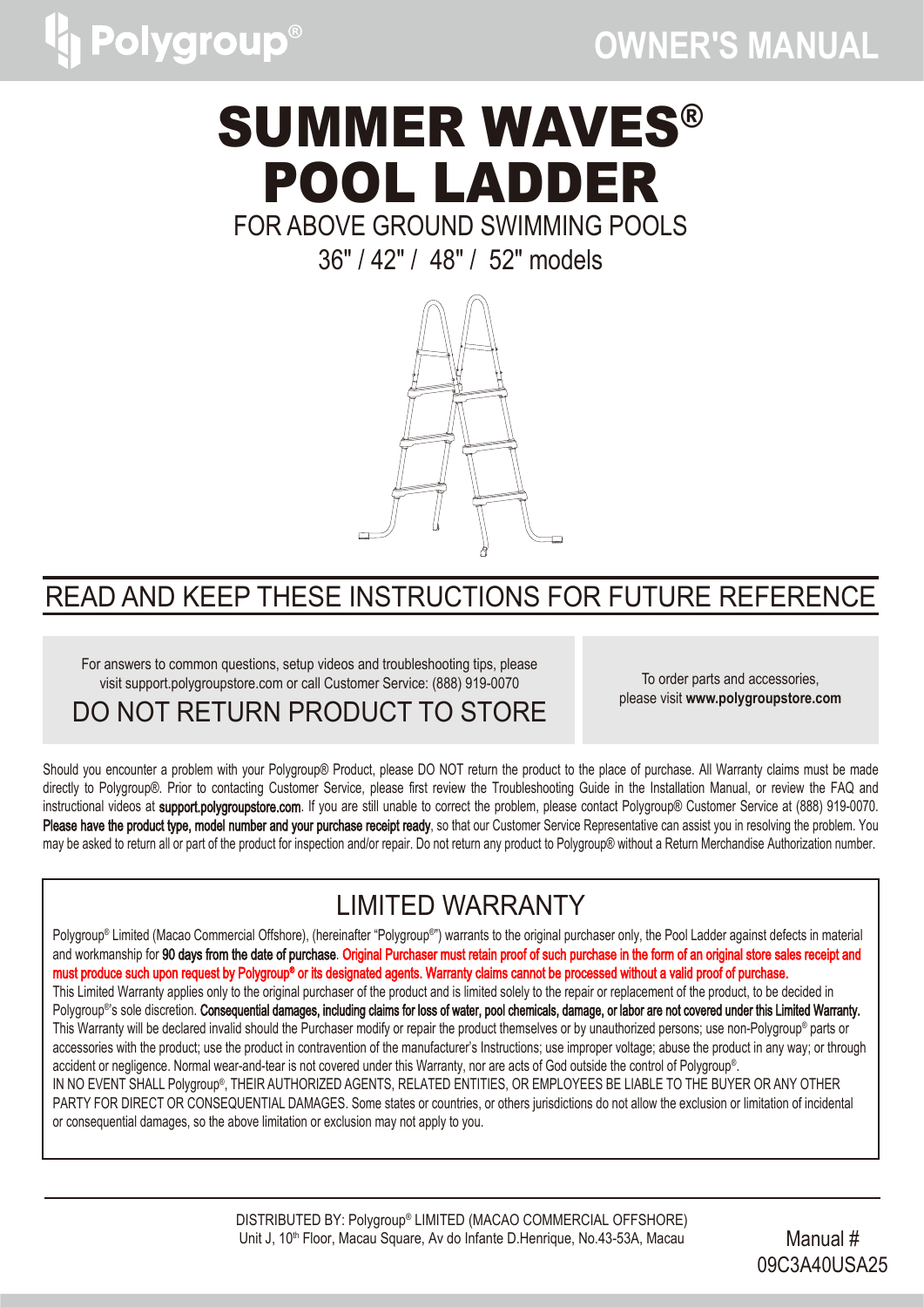# <sup>1</sup> Polygroup®

### **TABLE OF CONTENTS**

Should you encounter any problems, contact Customer Service at (888) 919-0070 from 8 AM to 5 PM Mon. thru Fri. MST. Extended operating days and hours during peak season requirements.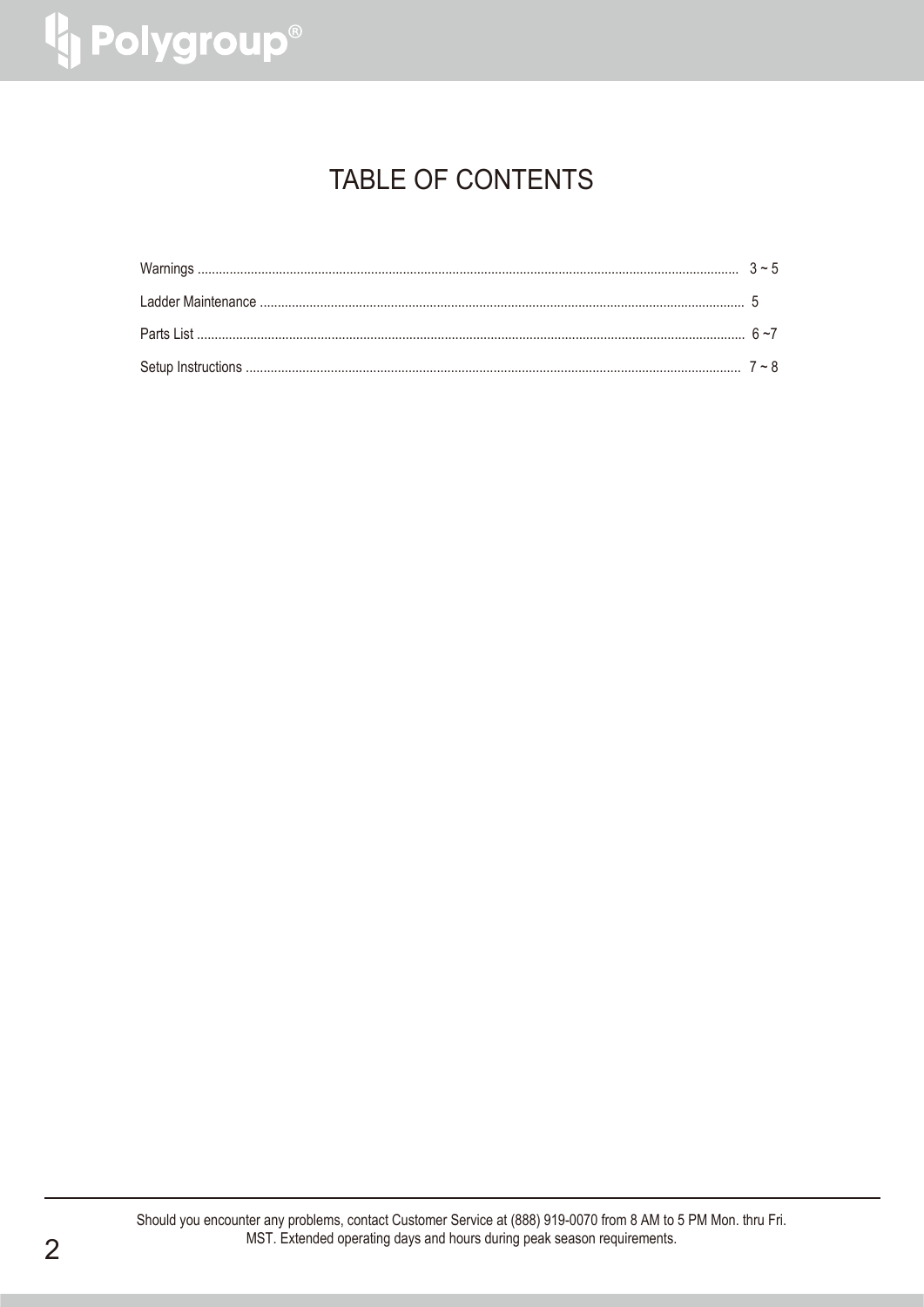### IMPORTANT SAFETY INSTRUCTIONS

When installing and using this electrical equipment, basic safety precautions should always be followed, including the following :

### READ AND FOLLOW ALL INSTRUCTIONS

Keep for Future Reference. Failure to follow these warnings and instructions can result in serious injury or death to users, especially children

#### **WARNING DO NOT SIT ON OR LAY OVER POOL WALL** YOU CAN BE PERMANENTLY INJURED. **WARNING AVOID ENTRAPMENT!** STAY AWAY FROM DRAINS & SUCTION FITTINGS. YOUR HAIR, BODY & JEWELRY CAN GET SUCKED INTO DRAIN. YOU COULD BE HELD UNDER WATER & DROWN. DO NOT USE POOL IF DRAIN OR SUCTION OUTLET COVER IS MISSING OR BROKEN. **DANGER PREVENT DROWNING!** CLOSELY WATCH CHILDREN WHO ARE IN OR NEAR THIS POOL. CHILDREN UNDER 5 ARE AT HIGHEST RISK FOR DROWNING. EMPTY POOL OR PREVENT ACCESS WHEN NOT IN USE. **NO DIVING!** SHALLOW WATER YOU CAN BREAK YOUR NECK AND BE PARALYZED.

### Very Important

- **LADDER WEIGHT LIMIT IS 300 POUNDS**
- LOOSE HARDWARE WILL RESULT IN LADDER FAILURE.
- The ladder will fail if the Machine Screws  $\bigcirc$ , Washers  $\bigcirc$ , Lock Washers  $\bigcirc$ , and Cap Nuts  $\bigcirc$  holding handles to legs are not properly installed.

**NOTICE:** Additional Safety Info is molded into each Ladder Step. Please take some time to become familiar with this info.

### Ladder Handle Brace

To prevent entrapment or drowning do not swim through, behind, or around ladder. No diving / No jumping from ladder - Shallow Water! Remove and secure ladder when pool is not occupied. To reduce the risk of injury, do not permit children to use this product unless they are closely supervised at all times

### Safety Care for Children

- 1. Children, especially children younger than five years, are at high risk of drowning. Drowning occurs silently and quickly and can occur in as little as 2 in (5 cm.) of water
- 2. Keep children in your direct sight, stay close, and actively supervise them when they are in or near this pool and when you are filling and emptying this pool.
- 3. When searching for a missing child, check the pool first, even if the child is thought to be in the house.
- 4. Locate pumps and filters in such a way that children cannot climb on them and gain access to the pool.

### Swimming Pool Awareness

- 1. The pool is to be assembled by an adult; care should be taken in the unpacking and assembly of the pool, this pool may contain accessible potentially hazardous sharp edges or sharp points that are a necessary part of the function of the pool.
- 2. If a drain or suction outlet cover is missing or broken, do not use the pool. Suction can cause body part entrapment, hair and jewelry entanglement, evisceration, or drowning. Repair or replace the drain or suction outlet cover before allowing the pool to be used.
- 3. During nighttime pool use, artificlighting shall be used to illuminate all safety signs, ladders, steps, deck surfaces and walks.
- 4. The floor of the pool shall be visible at all times from the outside perimeter of the pool.
- 5. Post a list of emergency telephone numbers such as the nearest available police, fire, ambulance and/or rescue unit. These numbers are to be kept near the telephone, which is closest to the pool.
- 6. Basic lifesaving equipment, including one of the following should be on hand at all times:
- A light, strong, rigid pole (shepherds crook) not less than twelve feet (12') [366 cm] long.
- A minimum one-fourth inch (1/4") [6.35 mm] diameter rope as long as one and one half (1-1/2) times the maximum width of the pool or fifty feet (50') [15.24 meters], whichever is less, which has been firmly attached to a Coast Guard-approved ring buoy having an outside diameter of approximately fifteen inches (15") [38.1 cm]. or similarly approved flotation device.
- 7. The pool is subject to wear and deterioration. If not maintained properly, certain types of excessive or accelerated deterioration can lead to failure of the pool structure that might release large quantities of water that could cause bodily harm and property damage.
- 8. Never allow horseplay, diving or jumping into or around the pool. Serious injury, paralysis or death, could result when this rule is disregarded. DO NOT ALLOW anyone to swim alone without supervision.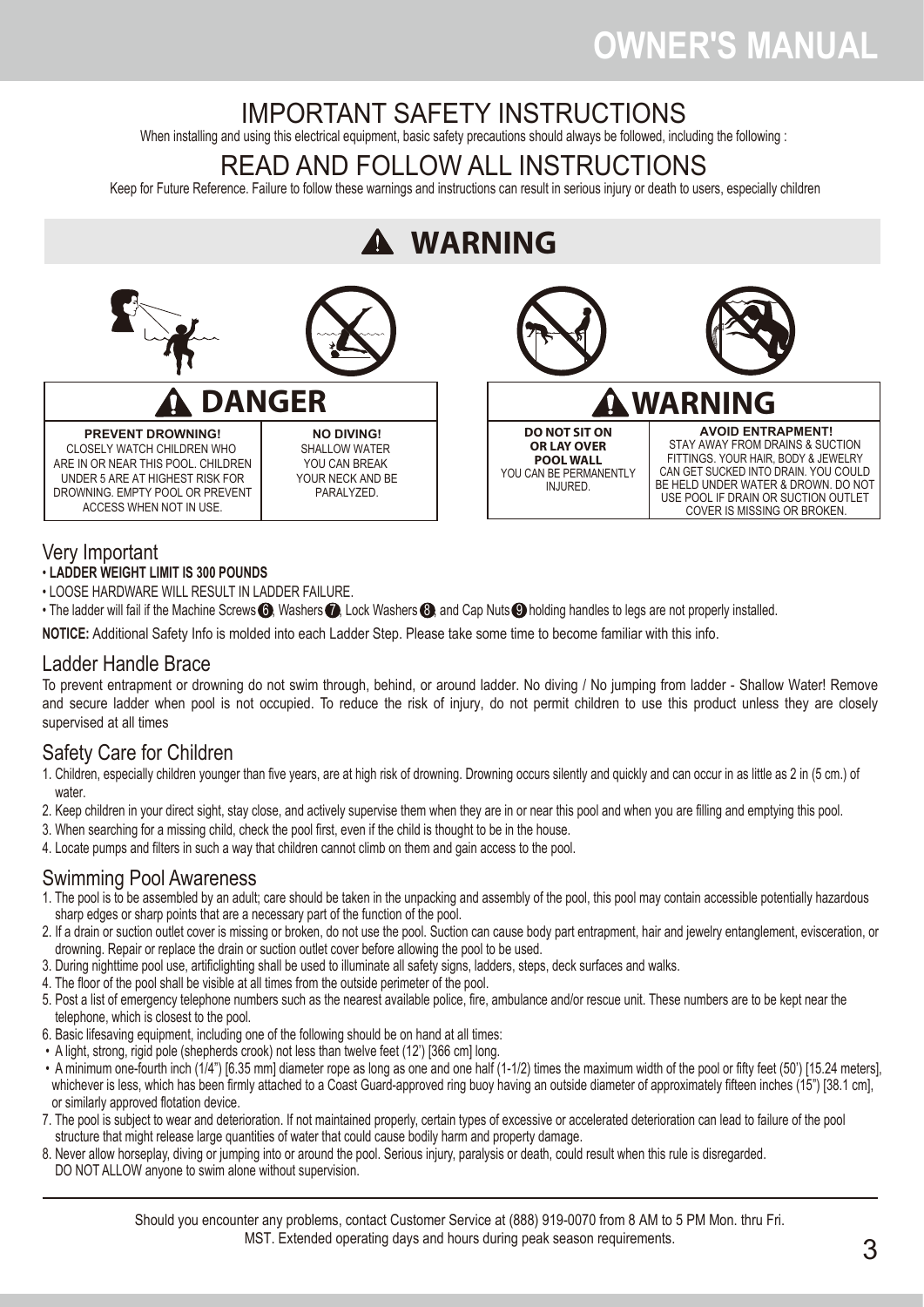# Polygroup®

9. Keep your pool clean and clear. The deepest part of pool must be visible at all times from the outside barrier of the pool.

10. Pool shall be located at a minimum distance of 6ft (1.83m) from any receptacle, and all 125-volt 15- and 20-ampere receptacles located within 20ft (6.0m) of the pool shall be protected by a ground fault circuit interrupter (GFCI), where distances are by measuring the shortest path the supply cord of an appliance connected to the receptacle would follow, without piercing a floor, wall, ceiling, doorway with hinged or sliding door, window opening, or other effective permanent barrier, to the inside wall of the pool.

### Ladder

- 1. The ladder shall be located on a solid base and the ladder shall be installed per the manufacturer's instructions.
- 2. One person on the ladder/stair at a time.
- 3. This ladder is designed and manufactured for a specific pool wall height and/or deck of the pool.
- 4. For entry/exit of pool, face the ladder at all times.
- 5. To prevent entrapment or drowning do not swim through, behind, or around ladder.
- 6. Remove and secure ladder when pool is not occupied.

### Drowning Risk

- 1. Keep unsupervised children from accessing the pool by installing fencing or other approved barrier around all sides of pool. State or local laws or codes may require fencing or other approved barriers. Check state or local laws and codes before setting up pool.
- 2. Remove pool ladders before leaving the pool. Children as young as 2 years have climbed up ladders and into pools and drowned.
- 3. Toys, chairs, tables or similar objects that a young child could climb shall be at least four feet (4') [121.92 cm] from the pool. The pump filter system shall be positioned so as to prevent it from being used as a means of access to the pool by young children. Do not leave toys inside pool when finished using, since toys and similar items might attract a child to the pool.
- 4. Position furniture (for example, tables, chairs) away from pool and so that children cannot climb on it to gain access to the pool.

### Diving Risk

- 1. Above ground / onground residential swimming pools are for swimming and wading only. No diving boards, slides or other equipment are to be added to an above ground / onground pool that in any way indicates that an above ground / onground pool may be used or intended for diving or sliding purposes.
- 2. Do not dive into this pool. Diving into shallow water can result in a broken neck, paralysis, or death.

### First Aid

- 1. Keep a working phone and a list of emergency numbers near the pool.
- 2. Become certified in cardiopulmonary resuscitation (CPR). In the event of an emergency, immediate use of CPR can make a lifesaving difference.

### Special Warning

- 1. Local building codes may require obtaining a building or electrical permit. Installer shall follow regulations on setback, barriers, devices and other conditions.
- 2. Safety signs shall comply with requirements of ANSI-Z535 and to use signal wording.
- 3. DO NOT attempt to assemble this pool in adverse weather conditions, windy conditions or when the temperature is below 60°F.
- 4. This is a storable pool, which should be disassembled and stored when temperatures are expected to fall below 32°F.

### Extra Safety Warning

- 1. Never dive, jump, or slide into the pool.
- 2. Adult supervision is always required.
- 3. Parents should learn CPR.
- 4. Keep all electrical radios, speakers and other appliances away from the swimming pool.
- 5. Keep all breakable objects out of the pool area.
- 6. Do not install on a deck or other surface at, above, or slightly below the top rail of the pool.
- 7. Do not allow diving, climbing, sitting, or standing on the top rails of the pools.
- 8. Do not allow roughhousing and horseplay.
- 9. Install a pool ladder(s) or staircase for entry and exit from the pool.
- 10. Instruct pool users about the proper use of all pool ladder(s) and staircases.
- 11. Face ladder going up or down.
- 12. Check all nuts and bolts regularly to ensure that the ladder stays sturdy.
- 13. Please contact pool site dealer or manufacturer for additional safety signs if deemed necessary.
- 14. For pool service, select a certified pool professional. For additional safety information, see www.APSP.org.

### Consumer Awareness Booklets and Information Source

**Contact:** U.S. Consumer Product Safety Commission at www.CPSC.gov/cpscpub/pubs/pool/pdf, Pub. #362 "Safety Barrier Guidelines for Home Pools."

- 1. The Sensible Way to Enjoy Your Aboveground/Onground Swimming Pool.
- 2. Children Aren't Waterproof.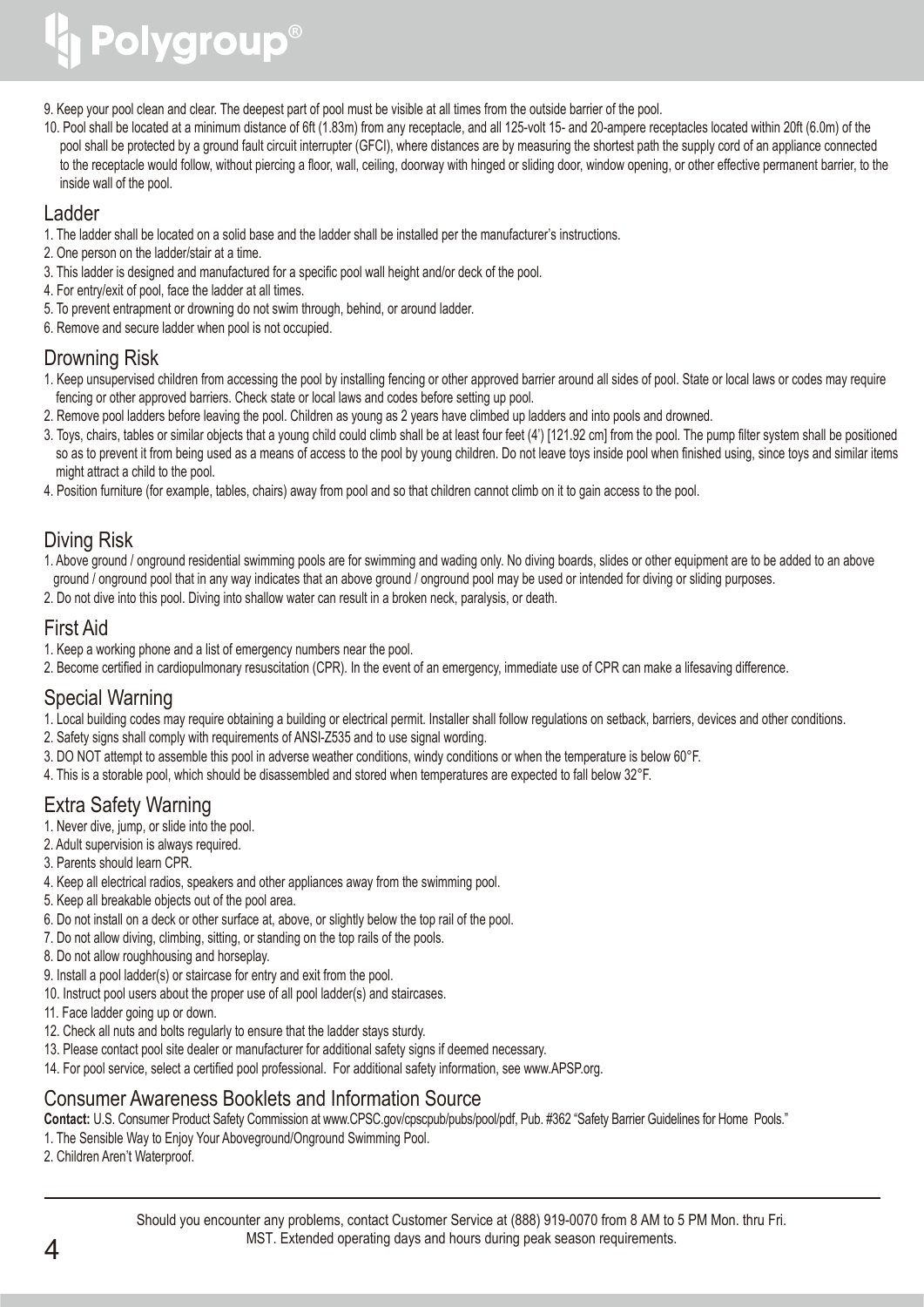3. Layers of Protection.

4. Pool and Spa Emergency Procedures for Infants and Children.

5. Be Safety Aware Copies of the above brochures are available free from the APSP. Go to: www.APSP.org.

Safety Education Programs and Materials Educational programs and materials (i.e., seminars, workshops, brochures, videos, instructional guides) are available from the APSP, other aquatic safety groups, and by private firms. As a means of communicating useful safety information to pool owners/operators, and users, industry members are permitted to provide such information to owners/operators and to request or require owners/operators to sign a statement that they have received, read, and will follow the guidelines.

#### **Other sources of safety information:**

- www.cdc.gov
- www.cpsc.gov
- www.drowningpreventionalliance.com
- www.nspf.org
- www.safekids.org

#### **ANSI American National Standards Institute**

25 West 43rd Street, New York NY 10036 Contact: 212-642-4900 www.ansi.org

#### **APSP Association of Pool & Spa Professionals**

(formerly National Spa and Pool Institute) 2111 Eisenhower Avenue, Ste. 500 Alexandria VA 22314-4679 Contact: 703-838-0083 www.apsp.org

### **ASME American Society of Mechanical Engineers**

Two Park Avenue, New York NY 10016-5990 Contact: 800-843-2763 (U.S. & CANADA) or 973-882-1170 (International) www.asme.org

**NSPI National Spa and Pool Institute (s**ee **APSP)**

#### UL Underwriters Laboratories

333 Pfingsten Road,Northbrook IL 60062-2096 Contact: 847-272-8800 www.ul.com

#### **NSF NSF International**

P.O. Box 130140 789 N. Dixboro Road Ann Arbor MI 48105 Contact: 800-673-6275 or 734-769-8010 www.nsf.org

**ASTM ASTM International (formerly American Society of Testing & Materials)** 100 Barr Harbor Drive, P.O. Box C700 West Conshohocken, PA 19428-2959 Contact: 877-909-2786 (USA & CANADA) or 610-832-9585 (International) 610-832-9555 (fax) www.astm.org

#### **NEC National Electrical Code (see NFPA)**

NFPA National Fire Protection Association 1 Batterymarch Park, Quincy MA 02169-7471 Contact: 800 344-3555 (U.S. & Canada) or 617 770-3000 (International) www.nfpa.org

### Risk of Drowning, Entrapment, and Diving Accidents

Publications are available that describe the risk of drowning, entrapment, and diving accidents. Available publications related to pool safety include the Association of Pool and Spa Professionals' (APSP) booklets entitled: The Sensible Way to Enjoy Your Aboveground/ Onground Swimming Pool, Children Aren't Waterproof, Pool and Spa Emergency Procedures for Infants and Children, Layers of Protection, and the latest published edition of ANSI/APSP-8 Model Barrier Code for Residential Swimming Pools, Spas, and Hot Tubs.

### Installer Responsibilities

All of these components shall be positioned so as to prevent their being used as a means of access to the pool by young children. (See the latest published edition of ANSI/APSP-8 Model Barrier Code for Residential Swimming Pools, Spas, and Hot Tubs.)

### **LADDER MAINTENANCE**

1. Keep ladder steps cleared off and free of mud, which causes slipping.

2. Retighten ladder hardware periodically; LOOSE HARDWARE WILL CAUSE LADDER FAILURE.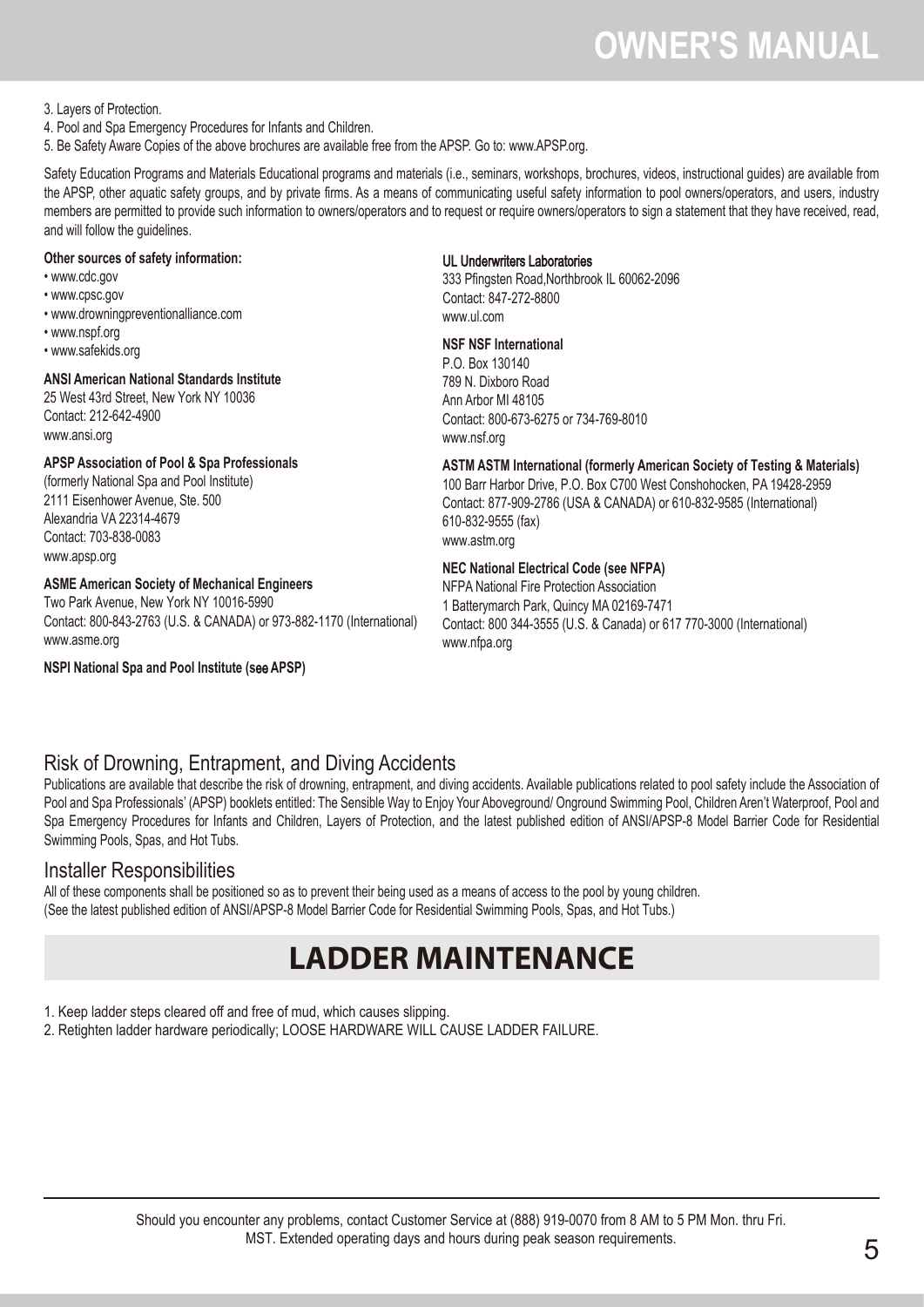### **PARTS LIST**

• THIS LADDER IS DESIGNED AND MANUFACTURED FOR THE SPECIFIC POOL WALL HEIGHT .

• REMOVE AND SECURE LADDER WHEN POOL IS NOT OCCUPIED!

|                         |       | ❶            | 2                 | ❸            | 4                                      | ❺                                          | 6                        | 0              | 0                         | $\boldsymbol{\Theta}$ | $\bf \Phi$                   |
|-------------------------|-------|--------------|-------------------|--------------|----------------------------------------|--------------------------------------------|--------------------------|----------------|---------------------------|-----------------------|------------------------------|
| Key                     |       |              |                   |              |                                        | U                                          |                          | $\circledcirc$ | Ø                         | ₩                     |                              |
| Description             |       | Ladder Legs  | Ladder<br>Handles | Ladder Steps | Leg End<br>Caps                        | Ladder Step<br>Clips                       | Machine<br><b>Screws</b> | Washers        | <b>Lock Washers</b>       | Cap Nuts              | Ladder Brace<br>with Warning |
|                         |       | P5901510350W | P5911010900W      | P59PF0052B01 | P59PF0090B01                           | P59PF0070B01                               | P5911600350A             |                | P5942M60000A P5943M60000A | P59231M6000A          | P5942003021W                 |
|                         |       | P5901510350E | P5911010900E      | P59PF0052W05 |                                        | P59PF0090W05 P59PF0070W05                  | P5911600350A             | P5942M60000A   | P5943M60000A              | P59231M6000A          | P5942003021E                 |
| 36" Pool                |       | P59015103506 | P59110109006      | P59PF0052W05 |                                        | P59PF0090W05 P59PF0070W05                  | P5911600350A             |                | P5942M60000A P5943M60000A | P59231M6000A          | P59420030216                 |
| <b>Wall Height</b>      | Part# | P59015103506 | P59110109006      | P59PF0052G8U | P59PF0090G8U                           | P59PF0070G8U                               | P5911600350A             |                | P5942M60000A P5943M60000A | P59231M6000A          | P59420030216                 |
|                         |       | P59015103502 | P59110109002      | P59PF0052W05 |                                        | P59PF0090W05 P59PF0070W05                  | P5911600350A             |                | P5942M60000A P5943M60000A | P59231M6000A          | P59420030212                 |
|                         |       | P59015103502 | P59110109002      | P59PF0052G8U | P59PF0090G8U                           | P59PF0070G8U                               | P5911600350A             |                | P5942M60000A P5943M60000A | P59231M6000A          | P59420030212                 |
|                         | Qty.  | 4            | $\overline{2}$    | 6            | 4                                      | 12                                         | 8                        | 4              | 8                         | 8                     | $\overline{2}$               |
|                         | Part# | P5901511860W | P5911010900W      | P59PF0052B01 | P59PF0090B01                           | P59PF0070B01                               | P5911600350A             | P5942M60000A   | P5943M60000A              |                       | P59231M6000A   P5942003021W  |
|                         |       | P5901511860E | P5911010900E      | P59PF0052W05 | P59PF0090W05                           | P59PF0070W05                               | P5911600350A             | P5942M60000A   | P5943M60000A              | P59231M6000A          | P5942003021E                 |
| 42" Pool                |       | P59015118606 | P59110109006      |              |                                        | P59PF0052W05   P59PF0090W05   P59PF0070W05 | P5911600350A             | P5942M60000A   | P5943M60000A              | P59231M6000A          | P59420030216                 |
| <b>Wall Height</b>      |       | P59015118606 | P59110109006      | P59PF0052G8U | P59PF0090G8U                           | P59PF0070G8U                               | P5911600350A             | P5942M60000A   | P5943M60000A              | P59231M6000A          | P59420030216                 |
|                         |       | P59015118602 | P59110109002      |              |                                        | P59PF0052W05   P59PF0090W05   P59PF0070W05 | P5911600350A             | P5942M60000A   | P5943M60000A              | P59231M6000A          | P59420030212                 |
|                         |       | P59015118602 | P59110109002      | P59PF0052G8U | P59PF0090G8U                           | P59PF0070G8U                               | P5911600350A             | P5942M60000A   | P5943M60000A              | P59231M6000A          | P59420030212                 |
|                         | Qty.  | 4            | $\overline{2}$    | 6            | 4                                      | 12                                         | 8                        | 4              | 8                         | 8                     | 2                            |
|                         |       | P5901513400W | P5911010900W      | P59PF0052B01 | P59PF0090B01                           | P59PF0070B01                               | P5911600350A             | P5942M60000A   | P5943M60000A              | P59231M6000A          | P5942003021W                 |
|                         |       | P5901513400E | P5911010900E      | P59PF0052W05 | P59PF0090W05                           | P59PF0070W05                               | P5911600350A             | P5942M60000A   | P5943M60000A              | P5943M60000A          | P5942003021E                 |
| 48" Pool<br>Wall Height |       | P59015134006 | P59110109006      | P59PF0052W05 | P59PF0090W05                           | P59PF0070W05                               | P5911600350A             | P5942M60000A   | P5943M60000A              | P59231M6000A          | P59420030216                 |
|                         | Part# | P59015134006 | P59110109006      |              | P59PF0052G8U P59PF0090G8U P59PF0070G8U |                                            | P5911600350A             | P5942M60000A   | P5943M60000A              | P59231M6000A          | P59420030216                 |
|                         |       | P59015134002 | P59110109002      |              | P59PF0052W05 P59PF0090W05              | P59PF0070W05                               | P5911600350A             | P5942M60000A   | P5943M60000A              | P59231M6000A          | P59420030212                 |
|                         |       | P59015134002 | P59110109002      |              | P59PF0052G8U P59PF0090G8U P59PF0070G8U |                                            | P5911600350A             | P5942M60000A   | P5943M60000A              | P59231M6000A          | P59420030212                 |
|                         | Qty.  | 4            | 2                 | 8            | 4                                      | 16                                         | 8                        | 4              | 8                         | 8                     | 2                            |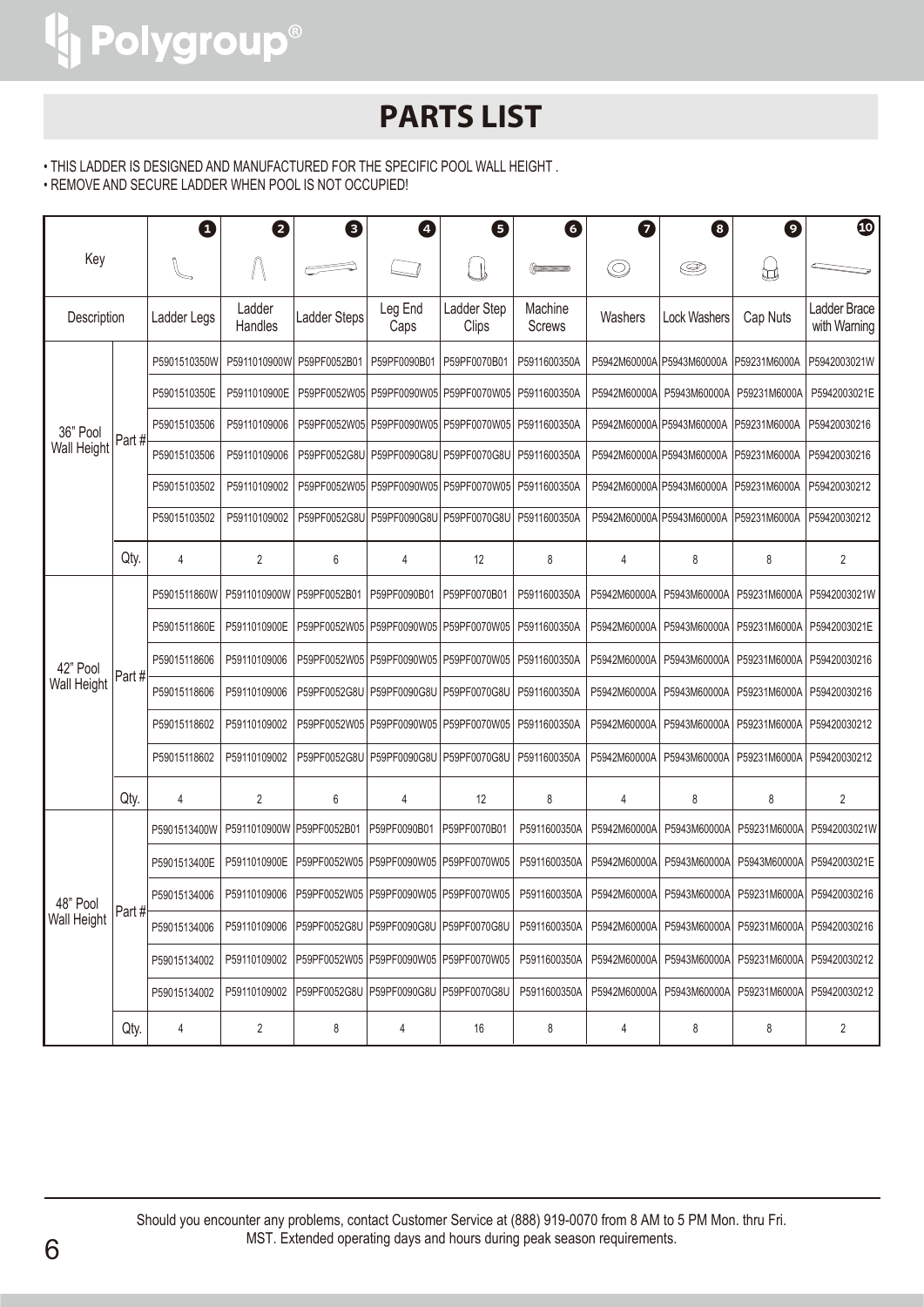|             |                | $\mathbf 0$  | 2                 | 8                                         | đ               | 6                                          | 6                          | 0              | 8             | Θ            | $\bf \Phi$                   |  |  |  |              |              |  |  |                                           |              |              |              |              |              |
|-------------|----------------|--------------|-------------------|-------------------------------------------|-----------------|--------------------------------------------|----------------------------|----------------|---------------|--------------|------------------------------|--|--|--|--------------|--------------|--|--|-------------------------------------------|--------------|--------------|--------------|--------------|--------------|
| Key         |                |              |                   |                                           |                 |                                            | <b>CONTINUES CONTINUES</b> | $\circledcirc$ | ©             | U            |                              |  |  |  |              |              |  |  |                                           |              |              |              |              |              |
| Description |                | Ladder Legs  | Ladder<br>Handles | Ladder Steps                              | Leg End<br>Caps | Ladder Step<br>Clips                       | Machine<br>Screws          | Washers        | Lock Washers  | Cap Nuts     | Ladder Brace<br>with Warning |  |  |  |              |              |  |  |                                           |              |              |              |              |              |
|             | Part # $\vert$ | P5901514720W | 05811010900W      | P59PF0052B01                              | P59PF0090B01    | P59PF0070B01                               | P5911600350A               | P5942M60000A   | P5943M60000A  | P59231M6000A | P5942003021W                 |  |  |  |              |              |  |  |                                           |              |              |              |              |              |
|             |                | P5901514720E | 05811010900E      |                                           |                 | P59PF0052W05   P59PF0090W05   P59PF0070W05 | P5911600350A               | P5942M60000A   | P5943M60000A  | P59231M6000A | P5942003021E                 |  |  |  |              |              |  |  |                                           |              |              |              |              |              |
| 52" Pool    |                | P59015147206 | P58110109006      |                                           |                 | P59PF0052W05 P59PF0090W05 P59PF0070W05     | P5911600350A               | P5942M60000A   | P5943M60000AI | P59231M6000A | P59420030216                 |  |  |  |              |              |  |  |                                           |              |              |              |              |              |
| Wall Height |                | P59015147206 | P58110109006      | IP59PF0052G8U IP59PF0090G8U IP59PF0070G8U |                 |                                            | P5911600350A               | P5942M60000A   | P5943M60000A  | P59231M6000A | P59420030216                 |  |  |  |              |              |  |  |                                           |              |              |              |              |              |
|             |                |              |                   |                                           |                 |                                            |                            |                |               |              |                              |  |  |  | P59015147202 | P58110109002 |  |  | IP59PF0052W05 IP59PF0090W05 IP59PF0070W05 | P5911600350A | P5942M60000A | P5943M60000A | P59231M6000A | P59420030212 |
|             |                | P59015147202 | P58110109002      |                                           |                 |                                            | P5911600350A               | P5942M60000A   | P5943M60000A  | P59231M6000A | P59420030212                 |  |  |  |              |              |  |  |                                           |              |              |              |              |              |
|             | Qty.           | 4            | $\overline{2}$    | 8                                         | 4               | 16                                         | 8                          | 4              | 8             | 8            | 2                            |  |  |  |              |              |  |  |                                           |              |              |              |              |              |

### **SETUP INSTRUCTIONS**

Before assembling your product, please take a few minutes to check the contents and become familiar with all the parts.

### Tools Required:

- Phillips head screwdriver (Not provided)
- Small adjustable wrench (Not provided)
- 1. Separate the Ladder Legs  $\bigodot \bigodot$  pieces each left and right. Look for the "L" and "R" on the top of the legs.
- 2. Start with one "R" Ladder Leg FIG 1. Carefully pry open one Ladder Step Clip  $\bigoplus$  from the side, just enough to get over the top section of the ladder leg, and slide it from the top of the leg down to the lowest indented section as shown in **FIG 1**. The ridge on the ladder clip should be on the inside of the leg as shown in **FIG 2**. Repeat with "L" leg.
- 3. Slide a Step <sup>3</sup> down over both legs. Make sure that the side of the step marked with an "R" is on the right side leg. Slide the step down until the ladder step clips  $\bigcirc$  inserts into the underside of the step and the ridges inside of the clips lock into place. The ladder step clips should stay in the indented section of the ladder leg as you press the steps down over them. The ladder step clips should insert flush against the bottom of the step. See **FIG 2**.



Should you encounter any problems, contact Customer Service at (888) 919-0070 from 8 AM to 5 PM Mon. thru Fri. MST. Extended operating days and hours during peak season requirements.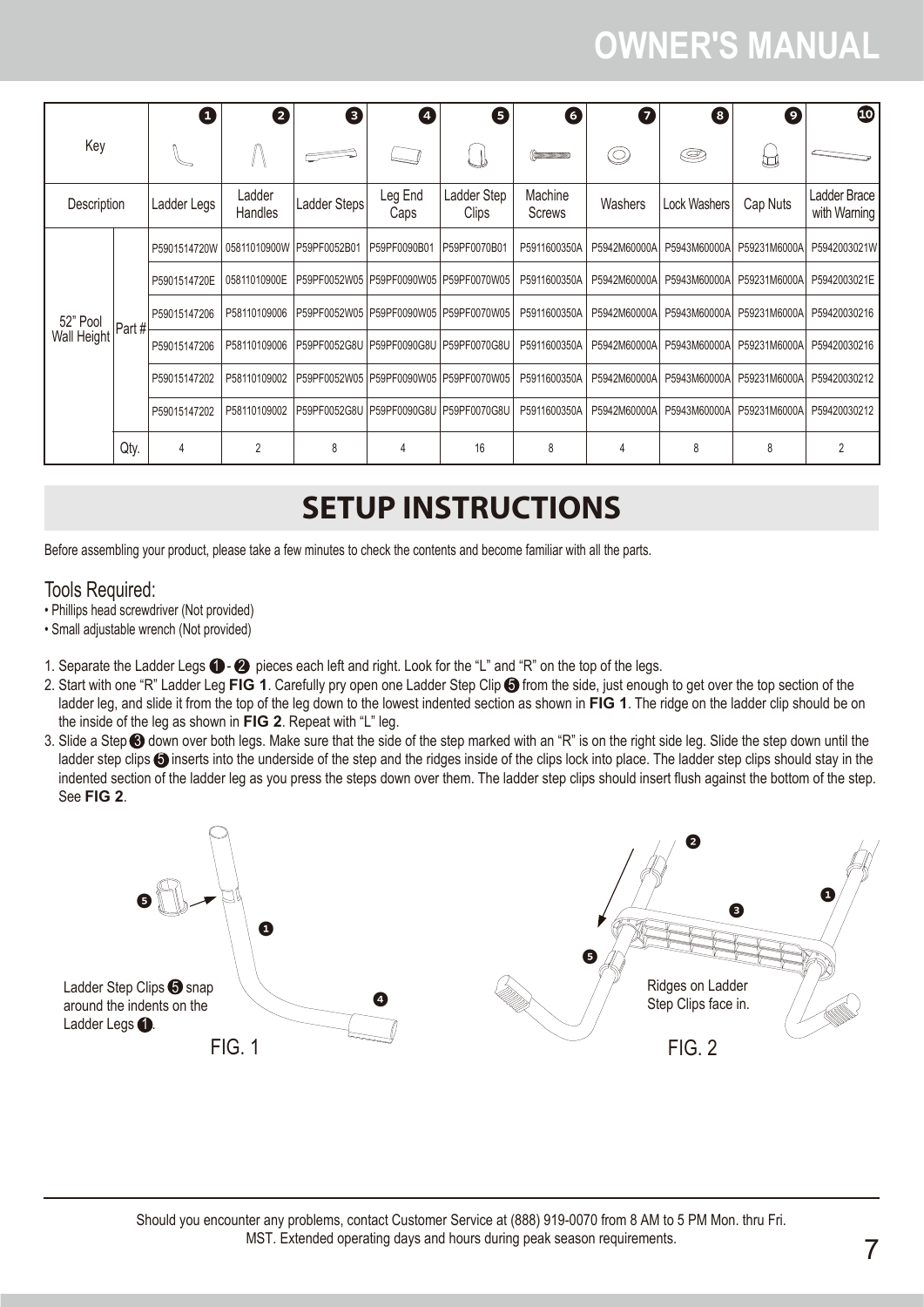- 4. Repeat Steps 2 and 3, installing the rest of the Ladder Step Clips  $\bigodot$  and Ladder Step  $\bigodot$  for the first section.
- 5. Assemble the second ladder leg section in the same manner, repeating step 2- 4.
- 6. The Machine Screws **6** in FIG 3 should be installed from the inside of the Ladder Handle 2, and out through the Ladder Handle Brace 10 on the outside. Make sure that the English warning is facing out on both handle sections. Install the Lock Washer  $\bigcirc$  and thread the Cap Nut  $\bigcirc$  on until the Ladder Brace tightens up against the Handle.



Install Ladder Handles  $\bigcirc$  so that the braces with the warning are on the outside of the ladder legs, as shown.



- 7. Stand both ladder leg sections in the upright position, with feet facing outward, as shown in **FIG 4**. Place the Ladder Handles 2 , with the ladder handle braces on the outside of the ladder, on top of both ladder leg sections.
- 8. Make sure all of the steps are now level (parallel to the ground). If one section is different, lift handles and turn the ladder leg section around. Re-install handles and push down tightly.
- \*9. From the inside of the ladder handles, insert the four Machine Screws  $\bigcirc$  through the flat Washers  $\bigcirc$ , then through the handle and fasten in place using the four Lock Washers  $\bigodot$  and Cap Nuts  $\bigodot$ . See FIG 3.
- \* **NOTE:** THIS STEP IS VERY IMPORTANT BECAUSE IT KEEPS THE HANDLES FROM SEPARATING FROM THE LEGS. LADDER FAILURE WILL RESULT IF SCREWS ARE NOT PROPERLY INSTALLED! See **FIG 3**.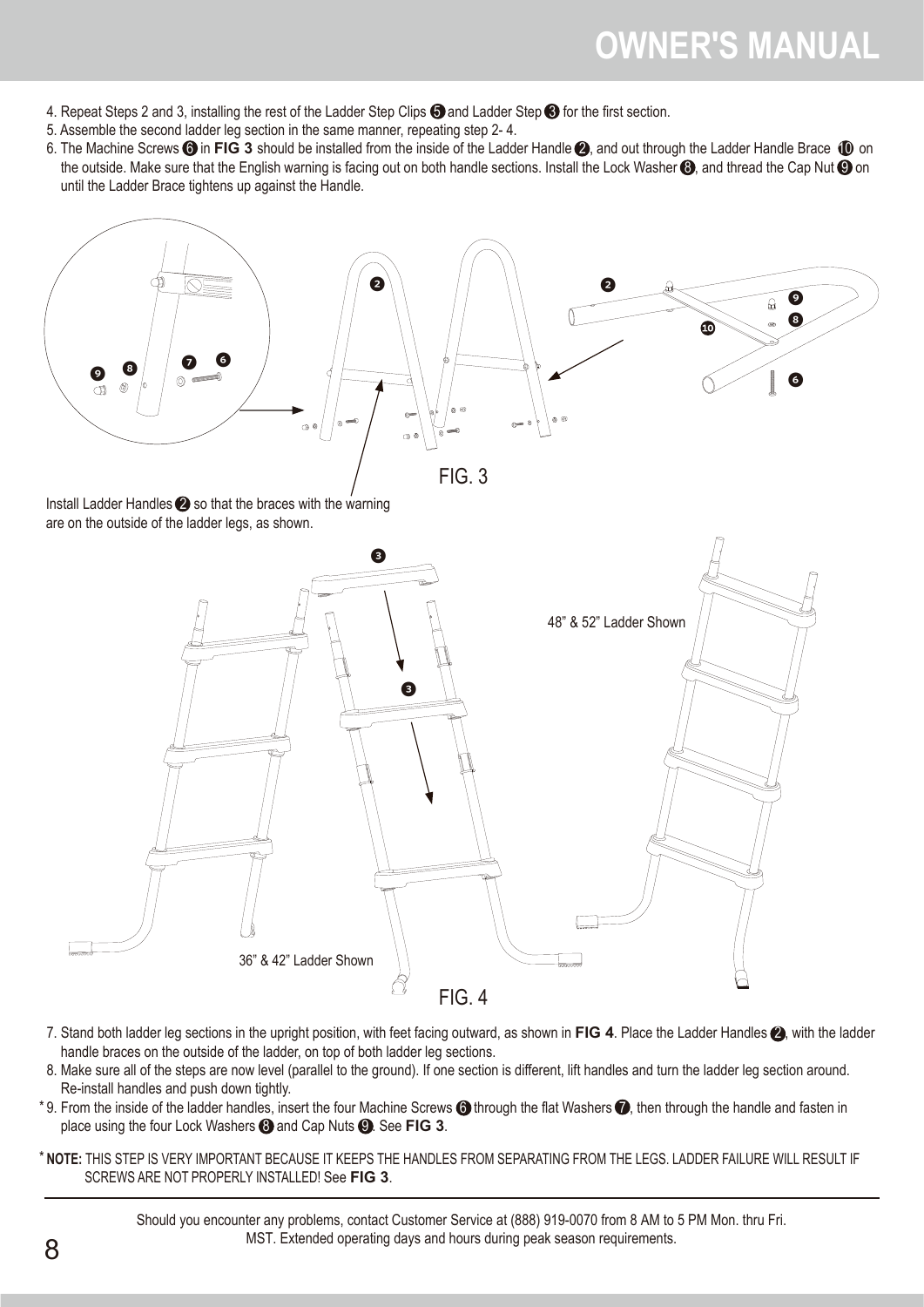

# ESCALERA PARA PISCINA SUMMER WAVES®

PARA PISCINAS SOBRE SUELO Modelos 91 cm / 1,07 m / 1,22 m / 1,32 m



### LEA ESTAS INSTRUCCIONES Y CONSÉRVELAS PARA FUTURAS CONSULTAS

Para dudas sobre la instalación o resolución de problemas, visite support.polygroupstore.comServicio de atención al cliente: (888)919-0070 NO DEVUELVA EL PRODUCTO A LA TIENDA

Para pedir piezas y accesorios, visite **www.polygroupstore.com**

Si le surge algún problema con su producto Polygroup®, no devuelva el producto al establecimiento de compra. Las reclamaciones por garantía deben realizarse directamente a Polygroup®. Antes de ponerse en contacto con el servicio de atención al cliente, revise la guía de resolución de problemas, en el manual de instalación, o consulte las FAQ y videos instruccionales en support.polygroupstore.com Si continúa sin poder resolver el problema, póngase en contacto con el servicio de atención al cliente de Polygroup® en el (888)919-0070. Tenga preparado el tipo de producto, numero de modelo y su recibo de compra. Nuestro representante del servicio de atención al cliente le ayudará a resolver el problema. Puede ser necesario que nos envíe parte del producto o el producto en su totalidad para inspección y/o reparación. No devuelva ningún producto a Polygroup® sin un número de autorización de devolución.

### GARANTÍA LIMITADA

Polygroup® Limited (Macao Commercial Offshore), (en adelante, "Polygroup®") garantiza la Escalera de la piscina, solamente al comprador original, frente a defectos de material y mano de obra durante 90 días a partir de la fecha de compra. El comprador original debe conservar el justificante de compra en forma **de recibo de venta original de la tienda, que deberá presentar si así se lo solicita Polygroup® o sus agentes delegados.** Las reclamaciones de garantía no pueden procesarse sin un justificante de compra válido. Esta garantía limitada solo se aplica al comprador original del producto y se limita a la reparación o sustitución del producto, a discreción de Polygroup®. **Los daños consiguientes, incluidas reclamaciones por pérdidas de agua, químicos para piscinas, daños o** uso no están cubiertos por esta garantía limitada.

o accesorios no originales de Polygroup® en el producto, uso del producto contraviniendo las instrucciones del fabricante, uso de voltaje inadecuado, cualquier tipo de abuso del producto o en caso de accidente o negligencia. Esta garantía no cubre el desgaste normal, así como los casos de fuerza mayor fuera del control de Polygroup® . Esta garantía no se considerará válida en caso de modificación o reparación del producto por parte del comprador o de personas no autorizadas, uso de piezas

EN NINGÚN CASO SERÁN RESPONSABLES Polygroup® , SUS AGENTES AUTORIZADOS, ENTIDADES ASOCIADAS O EMPLEADOS ANTE EL COMPRA-DOR O TERCEROS POR DAÑOS DIRECTOS O CONSIGUIENTES. Algunos estados o países, u otras jurisdicciones, no permiten la exclusión o limitación de daños accidentales o consiguientes, en cuyo caso no se aplicarán las anteriores limitaciones o exclusiones a usted.

> DISTRIBUIDO POR: Polygroup® LIMITED (MACAO COMMERCIAL OFFSHORE) Unit J,10<sup>th</sup> Floor, Macau Square, Av do Infante D.Henrique, No.43-53A, Macau Manual #

09C3A40USA25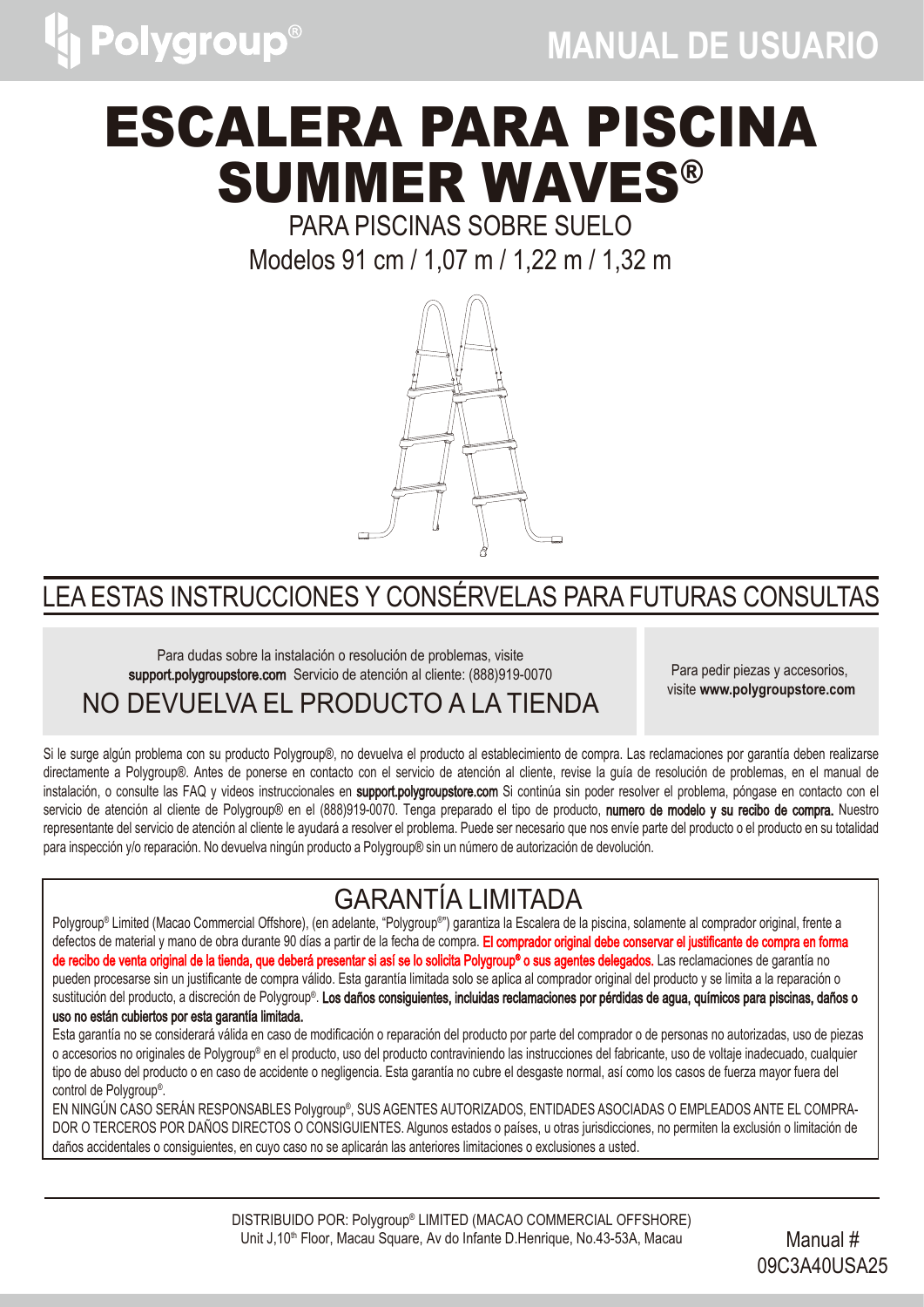# <sup>1</sup> Polygroup®

### ÍNDICE

En caso de problemas, póngase en contacto con el servicio de atención al cliente en el (888) 919-0070, de L a V de 8h a 17h. MST. Los horarios de atención se amplían durante temporada alta.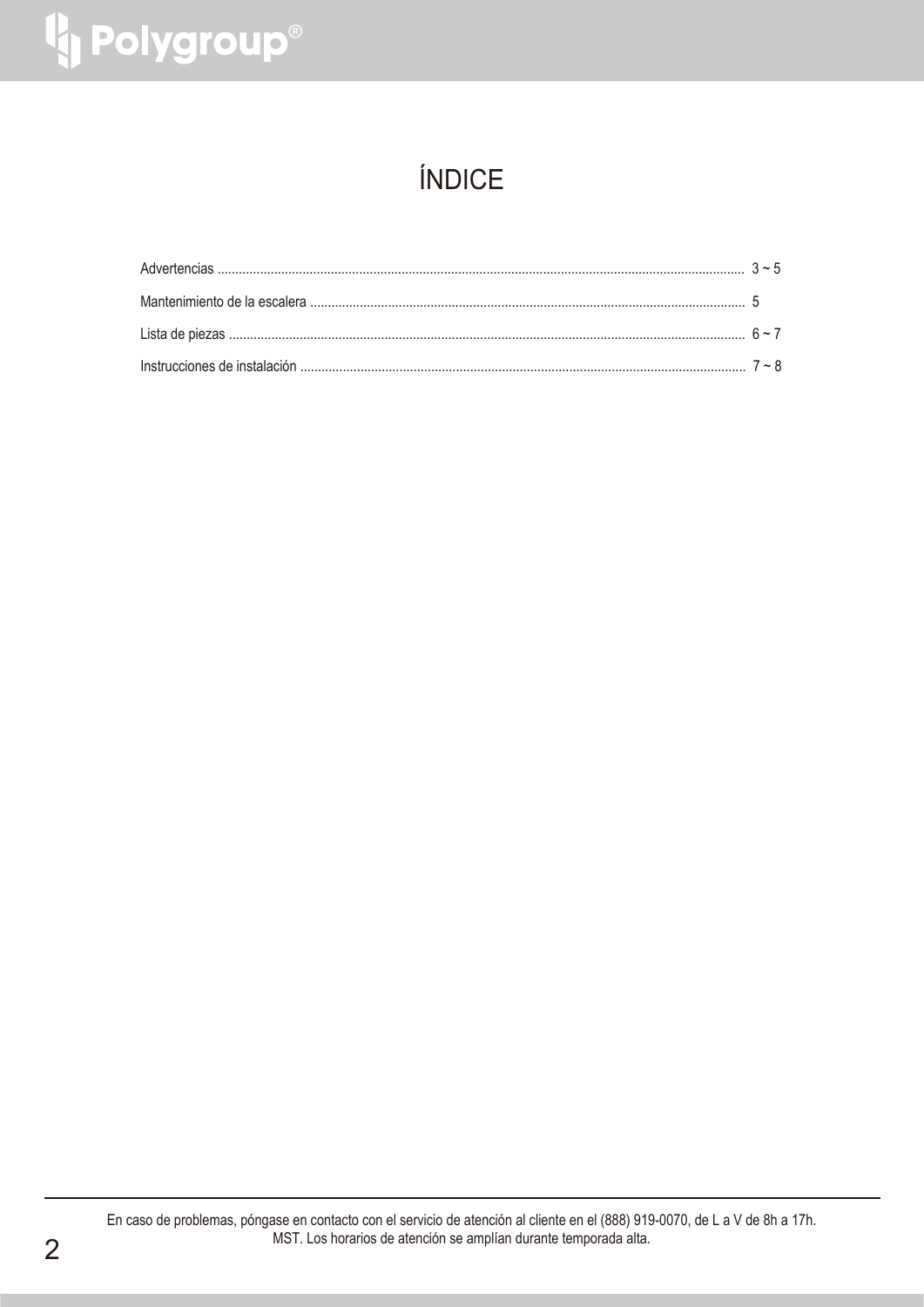### INSTRUCCIONES IMPORTANTES DE SEGURIDAD

Al instalar y usar este equipo electrónico, deben seguirse siempre ciertas instrucciones básicas de seguridad, incluidas las siguientes:

### LEA Y SIGA TODAS LAS INSTRUCCIONES

Consérvelas para futuras consultas. El incumplimiento de estas advertencias e instrucciones puede provocar lesiones graves o la muerte de los usuarios, especialmente los niños.

## **A** ADVERTENCIA



VIGILE DE CERCA A LOS NIÑOS CUANDO ESTÉN EN LA PISCINA O EN SUS ALREDEDORES. EN EL CASO DE NIÑOS MENORES DE 5 AÑOS, EL RIESGO DE AHOGAMIENTO ES MAYOR. VACÍE LA ALBERCA O PREVENGA EL ACCESO A ELLA CUANDO NO SE ENCUENTRE EN USO.



### Muy importante

- **EL PESO MÁXIMO DE LA ESCALERA ES DE 135 KG**
- UNA ESTRUCTURA SUELTA PROVOCARÁ FALLOS EN LA ESCALERA.
- La escalera fallará si los tornillos para metales  $\bigcirc$ , arandelas  $\bigcirc$ , arandelas de retención  $\bigcirc$  v las tuercas de  $\bigcirc$  que sujetan los pasamanos a las patas no están correctamente instalados.

**AVISO:** Cada escalón de la escalera incluye información adicional de seguridad. Dedique algún tiempo para familiarizarse con esta información.

### Refuerzo del pasamanos de la escalera

Para evitar que alguien quede atrapado o se ahogue, no nade por, debajo o alrededor de la escalera. No se sumerja ni salte desde la escalera – ¡aguas poco profundas! Retire y sujete la escalera cuando la piscina esté vacía. Para reducir el riesgo de lesiones, no permita a los niños utilizar este producto a menos que estén bajo estrecha supervisión en todo momento.

### Precauciones de seguridad para los niños

- 1. Los niños, especialmente los menores de 5 años, tienen un alto riesgo de ahogarse. Los ahogamientos suceden de manera silenciosa y rápida, pudiendo suceder en tan poco como 5 cm de agua.
- 2. Mantenga a los niños dentro de su campo de visión, permanezca cerca y vigílelos activamente cuando estén cerca o dentro de la piscina y cuando esté llenando y vaciando la piscina.
- 3. Al buscar un niño perdido, compruebe primero la piscina, incluso aunque piense que el niño está en casa.

CLAVADO! RIESGO DE FRACTURA DELCUELLO Y PARÁLISIS.

4. Sitúe las bombas y filtros de manera que los niños no puedan subirse a ellos para acceder a la piscina.

### Conocimiento de la piscina

- 1. La piscina debe ser montada por un adulto; hay que tener cuidado al desembalarla y montarla, ya que puede contener bordes y puntos afilados potencialmente peligrosos que son partes necesarias para el funcionamiento de la piscina.
- 2. No use la piscina en caso de que falte o esté rota alguna tapa de las salidas de succión o drenaje. La succión puede provocar que quede atrapada alguna parte del cuerpo, que se enreden el cabello o las joyas o ahogamiento. Repare o cambie las tapas de las salidas de succión o drenaje antes de utilizar la piscina.
- 3. Durante el uso nocturno de la piscina, utilice iluminación artificial para iluminar todas las señales de seguridad, escaleras, escalones, cubiertas y caminos.
- 4. El fondo de la piscina debe ser visible en todo momento desde el perímetro exterior de la piscina.
- 5. Coloque una lista de números de teléfono de emergencia, como la comisaría, bomberos, ambulancias y/o unidades de rescate más cercanas. Estos números deben mantenerse cerca del teléfono más cercano a la piscina.
- 6. Tenga siempre a mano un equipo básico de salvamento, que incluya uno de los siguientes:
- Una vara rígida, resistente y ligera (un cayado) con una longitud no inferior a 366 cm.
- Una cuerda de al menos 6,35 mm de diámetro con una longitud igual a la mitad de la anchura máxima de la piscina o 15,24 m, la que sea inferior, que esté firmemente sujeta a un flotador de salvamento aprobado con un diámetro exterior de aproximadamente 38,1 cm, o un dispositivo de flotación aprobado similar.
- 7. La piscina puede sufrir desgaste y deterioro. Si no se realiza el mantenimiento adecuado, ciertos tipos de deterioro excesivo o acelerado pueden provocar fallos en la estructura de la piscina que podrían liberar grandes cantidades de agua, causando así daños corporales y en la propiedad.
- 8. No permita juegos bruscos, inmersiones ni saltos dentro o alrededor de la piscina. El incumplimiento de esta norma puede resultar en lesiones graves, parálisis o, incluso, la muerte. NO PERMITA que nadie nade solo, sin supervisión.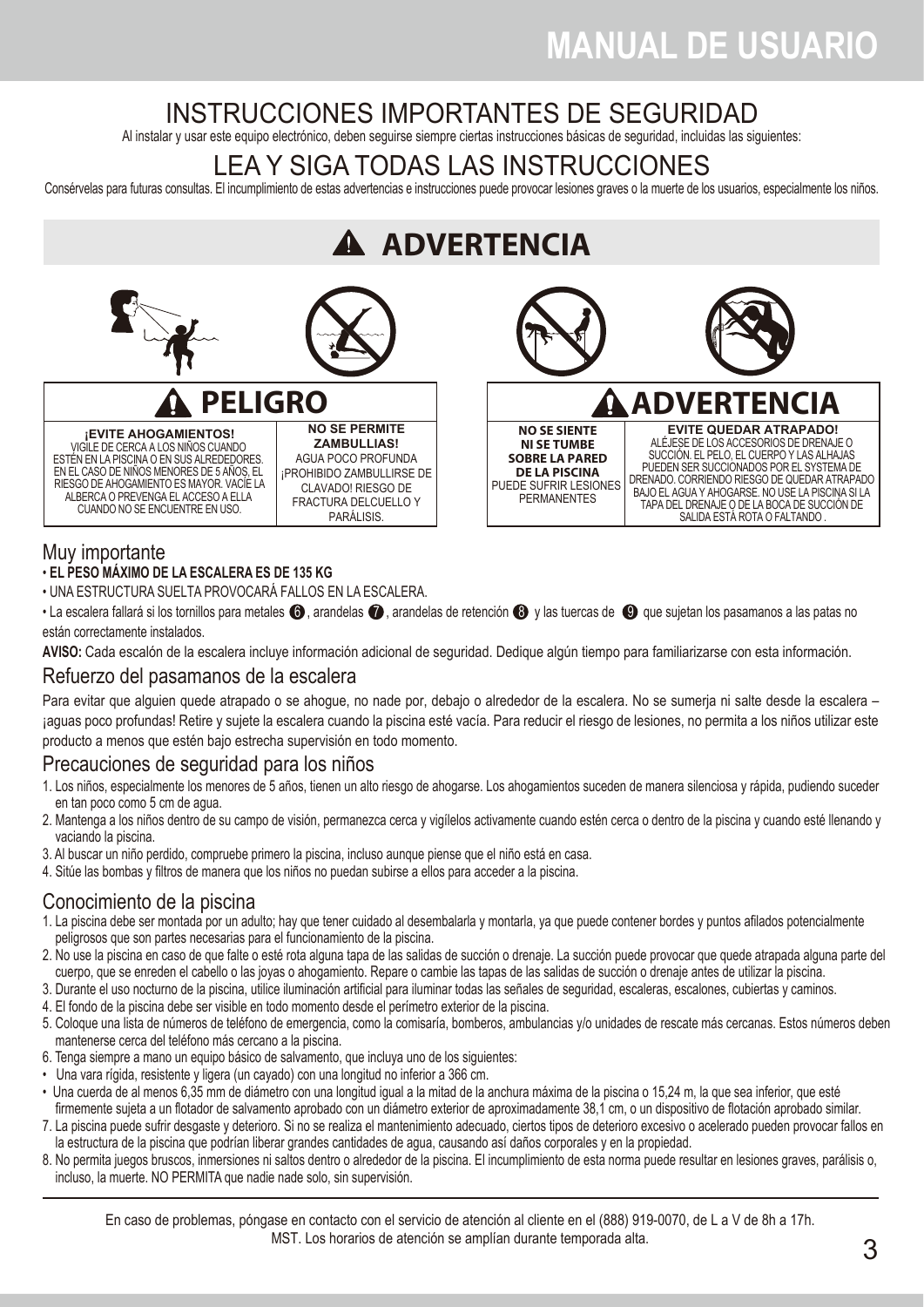# Polygroup®

- 9. Mantenga la piscina limpia. La parte más profunda de la piscina debe ser visible en todo momento desde la valla exterior de la piscina.
- 10. La piscina debe estar situada a una distancia mínima de 1,83 m de cualquier toma de corriente, y todas las tomas de 125 V 15-20 A situadas en un radio de 0,6 m de la piscina deben protegerse con un interruptor diferencial (GFCI), donde las distancias sean, por medida, la ruta más corta que seguiría el cable de alimentación de un aparato conectado al receptáculo, sin penetrar un suelo, pared, techo, marco con puerta abisagrada o corredera, apertura de una ventana o cualquier otra barrera permanente eficaz, hasta la pared interior de la piscina.

### **Escalera**

- 1. La escalera deberá colocarse sobre una base sólida e instalarse siguiendo las instrucciones del fabricante.
- 2. No debe haber más de una persona sobre la escalera simultáneamente.
- 3. Esta escalera está diseñada y fabricada para una altura específica de pared de piscina y/o plataforma de la piscina.
- 4. Para entrar/salir de la piscina, hágalo siempre de cara a la escalera.
- 5. Para evitar que alguien quede atrapado o se ahogue, no nade por, debajo o alrededor de la escalera.
- 6. Remueva y asegure la escalera cuando la piscina esté vacía.

### Riesgo de ahogamiento.

- 1. Evite que los niños accedan a la piscina sin vigilancia instalando una valla u otra barrera aprobada alrededor de la piscina. Las leyes o códigos estatales o locales pueden exigir una valla u otras barreras aprobadas. Consulte las normas y códigos estatales y locales antes de instalar la piscina.
- 2. Retire las escaleras de la piscina antes de dejar la piscina. Se han dado casos de niños de 2 años que han subido escaleras, cayéndose a piscinas y ahogándose. 3. Los juguetes, sillas, mesas y objetos similares a los que un niño podría subirse deben tener una altura mínima de 121,92 cm respecto a la piscina. El sistema del
- filtro de la bomba debe colocarse de manera que no pueda ser usado por los niños pequeños como medio de acceso a la piscina. No deje juguetes dentro de la piscina al terminar de usarla, ya que los juguetes y objetos similares podrían atraer a los niños a la piscina.
- 4. Coloque los muebles (por ejemplo, mesas o sillas) lejos de la piscina para que los niños no puedan subirse a ellos para acceder a la piscina.
- 5. Después de usar la piscina, deje el nivel de agua en 1 cm (1cm) o menos.

### Riesgo de las zambullidas

- 1. Las piscinas domésticas sobre suelo son solo para nada y caminar. No deben añadirse trampolines, toboganes u otro equipamiento a las piscinas sobre suelo que pueda indicar, de algún modo, que la piscina sobre suelo puede usarse o está diseñada para sumergirse o deslizarse hasta ella.
- 2. No se sumerja en esta piscina. Sumergirse en aguas poco profundas puede resultar en una rotura de cuello, parálisis o, incluso, la muerte.

### Primeros auxilios

- 1. Tenga siempre un teléfono en funcionamiento y una lista de número de emergencia cerca de la piscina.
- 2. Aprenda la técnica de la resucitación cardiopulmonar (CPR). En caso de emergencia, realizar inmediatamente la CPR puede salvar una vida.

### Advertencia especial

- 1. Los códigos de construcción locales pueden exigir la obtención de un permiso de construcción o instalación eléctrica. El instalador debe seguir las normativas sobre escollos, barreras, dispositivos y otros requisitos.
- 2. Las señales de seguridad deben cumplir los requisitos de la ANSI-Z535 y usar señalización de advertencia.
- 3. NO intente montar la piscina en condiciones climatológicas adversas, en caso de viento o cuando la temperatura sea inferior a 15,5 ºC.
- 4. Esta piscina es almacenable, por lo que debería desmontarse y guardarse cuando se esperen temperaturas por debajo de 0 ºC.

### Advertencia de seguridad adicional

- 1. No se sumerja, salte ni se deslice dentro de la piscina.
- 2. Siempre es necesaria la supervisión de un adulto.
- 3. Los padres deben aprender a realizar la CPR.
- 4. Mantenga los radios eléctricos, altavoces y otros aparatos eléctricos legos de la piscina.
- 5. Mantenga todos los objetos que se puedan romper fuera de la zona de la piscina.
- 6. No instalar sobre una plataforma u otra superficie en, sobre o ligeramente por debajo del riel superior de la piscina.
- 7. No permita que nadie se sumerja, salte, se siente o permanezca de pie sobre los rieles superiores de las piscinas.
- 8. No permita los juegos bruscos.
- 9. Instale una escalera de piscina para entrar y salir de la piscina.
- 10. Instruya a los usuarios de la piscina sobre el uso adecuado de las escaleras de piscina.
- 11. Suba y baje de cara a la piscina.
- 12. Compruebe todas las tuercas y pernos regularmente para asegurarse de que la escalera se mantiene sólida.
- 13. Póngase en contacto con el distribuidor o fabricante de la piscina para obtener más señales de seguridad si lo considera necesario.
- 14. Acuda a un técnico de piscinas profesional para el servicio de mantenimiento de la piscina. Para más información entre en www.APSP.org

### Folleto de sensibilización del consumidor y fuente de información

**Contacto:** U.S. Consumer Product Safety Commission at www.CPSC.gov/cpscpub/pubs/pool/pdf, Pub. #362 "Safety Barrier Guidelines for Home Pools."

- 1. La manera sensata de disfrutar de su piscina sobre suelo
- 2. Los niños no son a prueba de agua
- 3. Capas de protección
- 4. Procedimientos de emergencias en piscinas y spas para bebés y niños
- 5. Existen copias gratuitas de los folletos anteriores sobre seguridad del APSP. Vaya a: www.APSP.org.

En caso de problemas, póngase en contacto con el servicio de atención al cliente en el (888) 919-0070, de L a V de 8h a 17h. MST. Los horarios de atención se amplían durante temporada alta.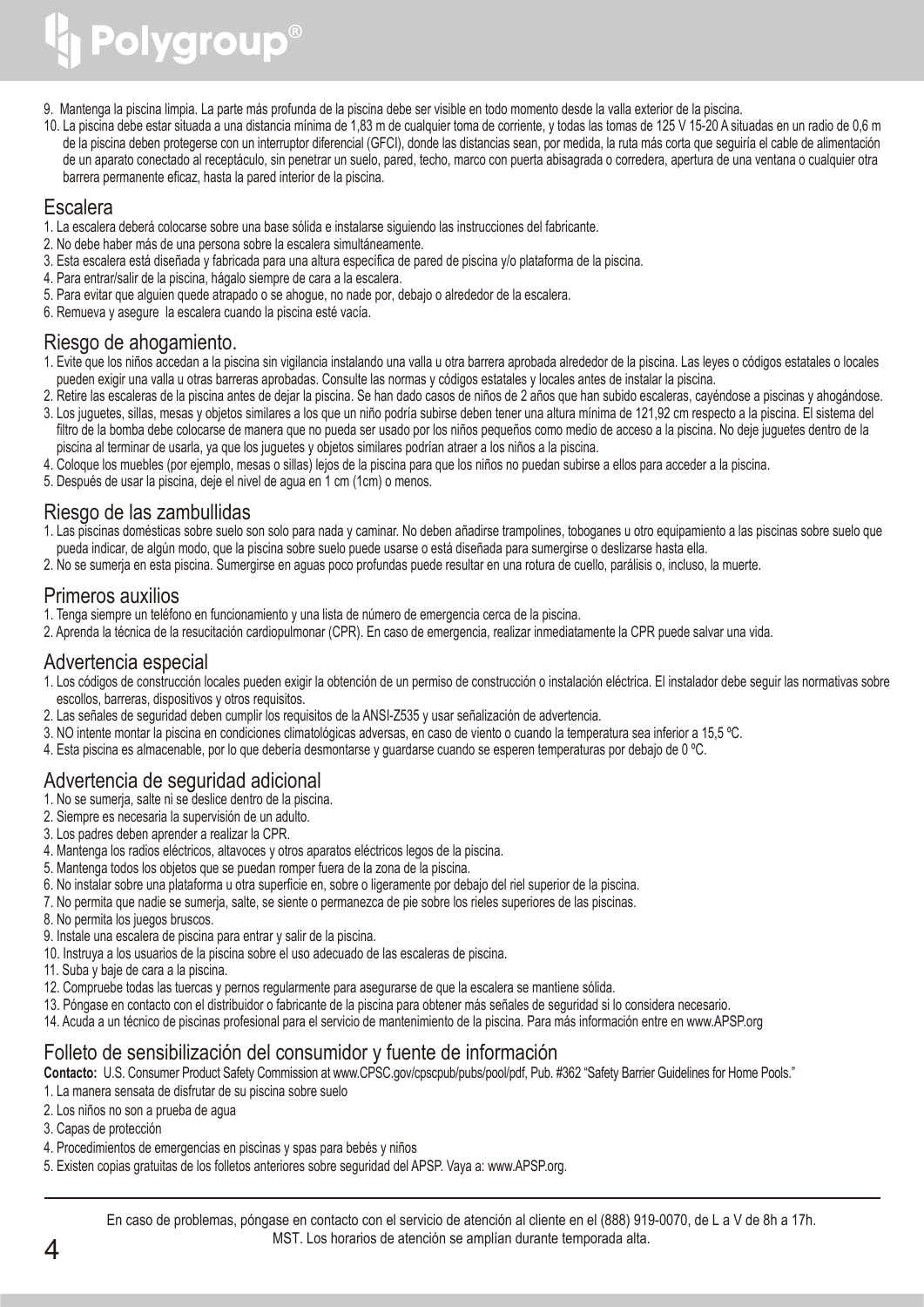Existen programas educativos y materiales sobre los programas educativos (es decir, seminarios, talleres, folletos, vídeos, guías) del APSP, otros grupos de seguridad acuática y empresas privadas. Con el objetivo de comunicar información de seguridad útil a los dueños/operadores y usuarios de piscinas, está permitido que los miembros de la industria suministren esta información a los dueños/operadores y que soliciten o exijan a los dueños/operadores una declaración firmada de que han recibido, leído y seguirán las instrucciones.

#### **Otras fuentes de información de seguridad:**

- www.cdc.gov
- www.cpsc.gov
- www.drowningpreventionalliance.com
- www.nspf.org
- www.safekids.org

#### **ANSI American National Standards Institute**

25 West 43rd Street, New York NY 10036 Contacto: 212-642-4900 www.ansi.org

#### **APSP Association of Pool & Spa Professionals**

(formerly National Spa and Pool Institute) 2111 Eisenhower Avenue, Ste. 500 Alexandria VA 22314-4679 Contacto: 703-838-0083 www.apsp.org

#### **ASME American Society of Mechanical Engineers**

Two Park Avenue, New York NY 10016-5990 Contacto: 800-843-2763 (U.S. & CANADA) or 973-882-1170 (International) www.asme.org

#### **NSPI National Spa and Pool Institute (s**ee**APSP)**

#### UL Underwriters Laboratories

333 Pfingsten Road,Northbrook IL 60062-2096 Contacto: 847-272-8800 www.ul.com

#### **NSF NSF International**

P.O. Box 130140 789 N. Dixboro Road Ann Arbor MI 48105 Contacto: 800-673-6275 or 734-769-8010 www.nsf.org

#### **ASTM ASTM International (formerly American Society of Testing & Materials)**

100 Barr Harbor Drive, P.O. Box C700 West Conshohocken, PA 19428-2959 Contacto: 877-909-2786 (USA & CANADA) or 610-832-9585 (International) 610-832-9555 (fax) www.astm.org

#### **NEC National Electrical Code (see NFPA)**

NFPA National Fire Protection Association 1 Batterymarch Park, Quincy MA 02169-7471 Contacto: 800 344-3555 (U.S. & Canada) or 617 770-3000 (International) www.nfpa.org

### Riesgo de accidentes de ahogamiento, atrapamiento y buceo

Hay publicaciones disponibles que describen el riesgo de accidentes de ahogamiento, atrapamiento y buceo. Las publicaciones relacionadas con la seguridad de la piscina disponibles incluyen folletos de la Asociación de profesionales de piscina y spa (APSP) titulados: The Sensible Way to Enjoy Your Aboveground/ Onground Swimming Pool [La forma sensata de disfrutar de su piscina desmontable y fija ], Children Aren't Waterproof [Los niños no son impermeables], Pool and Spa Emergency Procedures for Infants and Children [Procedimientos de urgencia de piscinas y spas para bebés y niños], Layers of Protection [Capas de protección], y la última edición publicada del Código sobre dispositivos de seguridad ANSI/APSP-8 para piscinas, spas y bañeras de hidromasaje de uso residencial.

#### Responsabilidades del instalador

La instalación de todos estos componentes debe realizarse de manera que los niños no lo puedan usar como medio de acceso a la piscina. (Véase la última edición publicada del Código sobre dispositivos de seguridad ANSI/APSP-8 para piscinas, spas y bañeras de hidromasaje de uso residencial).

### **MANTENIMIENTO DE LA ESCALERA**

1. Mantenga limpios los escalones de la escalera y libres de lodo, que pueden provocar resbalones.

2. Vuelva a ajustar la escalera periódicamente; UNA ESTRUCTURA SUELTA PROVOCARÁ FALLOS EN LA ESCALERA.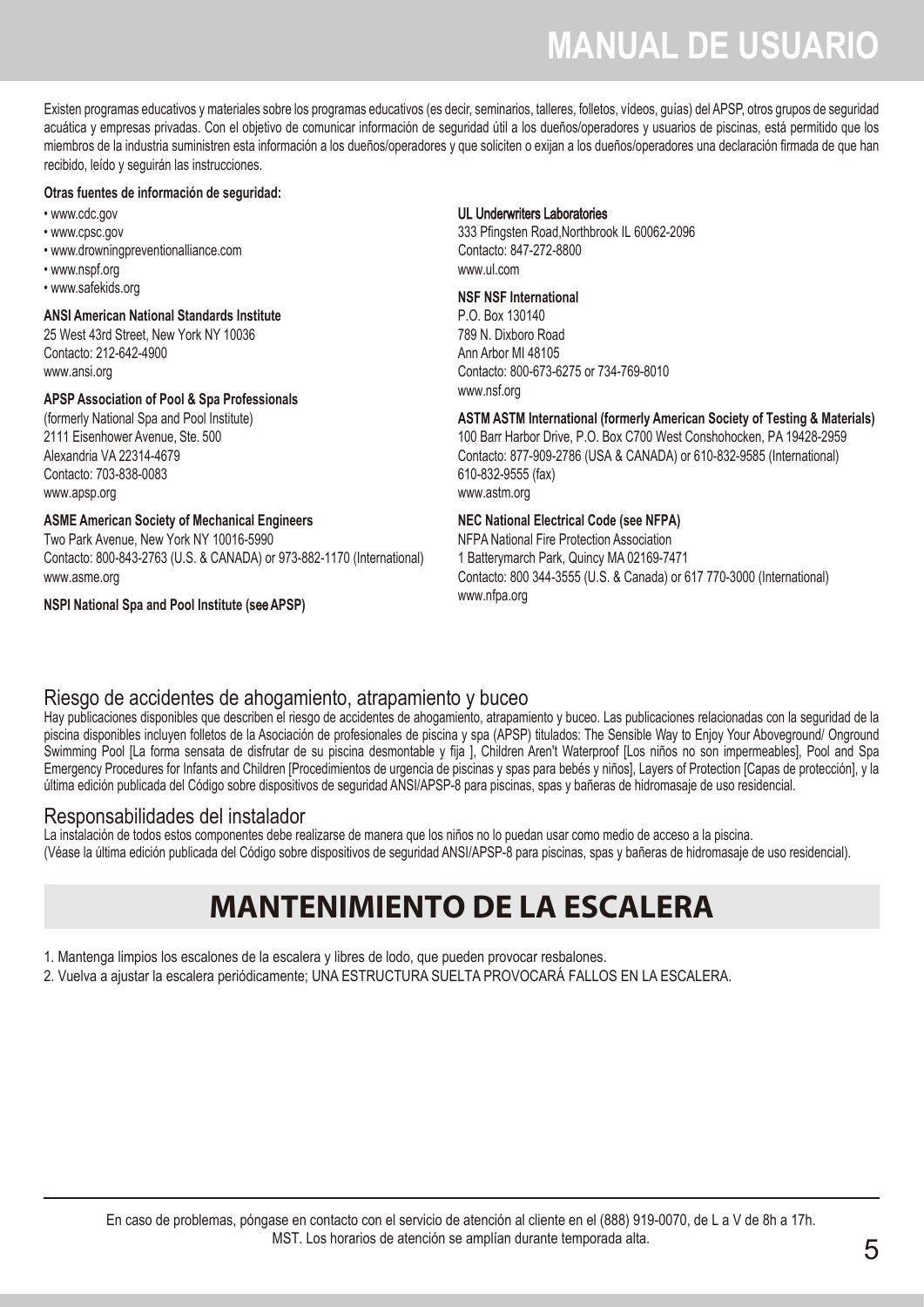### **LISTA DE PIEZAS**

• ESTA ESCALERA ESTÁ DISEÑADA Y FABRICADA PARA LA ALTURA ESPECÍFICA DE LA PARED DE LA PISCINA.

• RETIRE Y ASEGURE LA ESCALERA CUANDO LA PISCINA ESTÉ VACÍA.

| <b>CLAVE</b>                |                                  | ❶                       | 2                       | €                           | Ø                                         | 0                                               | 6            | 0              | 8                         | $\bullet$    | $\boldsymbol{\Phi}$                           |              |              |              |              |
|-----------------------------|----------------------------------|-------------------------|-------------------------|-----------------------------|-------------------------------------------|-------------------------------------------------|--------------|----------------|---------------------------|--------------|-----------------------------------------------|--------------|--------------|--------------|--------------|
|                             |                                  |                         |                         |                             |                                           |                                                 |              | $\circledcirc$ | S                         | ₩            |                                               |              |              |              |              |
| Descripción                 |                                  | Patas de la<br>escalera | Mango de la<br>escalera | Escalones de<br>la escalera | Tapas<br>de la pata                       | Ganchos para<br>los escalones<br>de la escalera | Tornillos    | Arandelas      | Arandelas<br>de retención | Tuercas      | Refuerzo de la<br>escalera con<br>advertencia |              |              |              |              |
|                             |                                  | P5901510350W            | P5911010900W            | P59PF0052B01                | P59PF0090B01                              | P59PF0070B01                                    | P5911600350A |                | P5942M60000A P5943M60000A | P59231M6000A | P5942003021W                                  |              |              |              |              |
|                             |                                  | P5901510350E            | P5911010900E            | P59PF0052W05                | P59PF0090W05                              | P59PF0070W05                                    | P5911600350A | P5942M60000A   | P5943M60000A              | P59231M6000A | P5942003021E                                  |              |              |              |              |
| Escalera de                 |                                  | P59015103506            | P59110109006            |                             |                                           | P59PF0052W05   P59PF0090W05   P59PF0070W05      | P5911600350A |                | P5942M60000A P5943M60000A | P59231M6000A | P59420030216                                  |              |              |              |              |
| 36" (91 cm)                 | N°<br>Pieza                      | P59015103506            | P59110109006            | P59PF0052G8U                | P59PF0090G8U                              | P59PF0070G8U                                    | P5911600350A |                | P5942M60000AlP5943M60000A | P59231M6000A | P59420030216                                  |              |              |              |              |
|                             |                                  | P59015103502            | P59110109002            | P59PF0052W05                | P59PF0090W05                              | P59PF0070W05                                    | P5911600350A |                | P5942M60000A P5943M60000A | P59231M6000A | P59420030212                                  |              |              |              |              |
|                             |                                  | P59015103502            | P59110109002            | P59PF0052G8U                | P59PF0090G8U                              | P59PF0070G8U                                    | P5911600350A |                | P5942M60000AlP5943M60000A | P59231M6000A | P59420030212                                  |              |              |              |              |
|                             | Cant.                            | 4                       | 2                       | 6                           | 4                                         | 12                                              | 8            | 4              | 8                         | 8            | 2                                             |              |              |              |              |
|                             | $N^{\circ}$<br>Pieza             | P5901511860W            | P5911010900W            | P59PF0052B01                | P59PF0090B01                              | P59PF0070B01                                    | P5911600350A | P5942M60000A   | P5943M60000A              | P59231M6000A | P5942003021W                                  |              |              |              |              |
|                             |                                  | P5901511860E            | P5911010900E            | P59PF0052W05                | P59PF0090W05                              | P59PF0070W05                                    | P5911600350A | P5942M60000A   | P5943M60000A              | P59231M6000A | P5942003021E                                  |              |              |              |              |
| Escalera de                 |                                  | P59015118606            | P59110109006            | P59PF0052W05                | P59PF0090W05                              | P59PF0070W05                                    | P5911600350A | P5942M60000A   | P5943M60000A              | P59231M6000A | P59420030216                                  |              |              |              |              |
| 42" (107 cm)                |                                  | P59015118606            | P59110109006            | P59PF0052G8U                | P59PF0090G8U                              | P59PF0070G8U                                    | P5911600350A | P5942M60000A   | P5943M60000A              | P59231M6000A | P59420030216                                  |              |              |              |              |
|                             |                                  | P59015118602            | P59110109002            | P59PF0052W05                | P59PF0090W05                              | P59PF0070W05                                    | P5911600350A | P5942M60000A   | P5943M60000A              | P59231M6000A | P59420030212                                  |              |              |              |              |
|                             |                                  | P59015118602            | P59110109002            | P59PF0052G8U                | P59PF0090G8U                              | P59PF0070G8U                                    | P5911600350A | P5942M60000A   | P5943M60000A              | P59231M6000A | P59420030212                                  |              |              |              |              |
|                             | Cant.                            | 4                       | $\overline{2}$          | 6                           | 4                                         | 12                                              | 8            | 4              | 8                         | 8            | 2                                             |              |              |              |              |
|                             |                                  |                         |                         |                             | P5901513400W                              | P5911010900W                                    | P59PF0052B01 | P59PF0090B01   | P59PF0070B01              | P5911600350A | P5942M60000A                                  | P5943M60000A | P59231M6000A | P5942003021W |              |
|                             |                                  |                         |                         |                             |                                           |                                                 |              |                |                           | P5901513400E | P5911010900E                                  | P59PF0052W05 | P59PF0090W05 | P59PF0070W05 | P5911600350A |
| Escalera de<br>48" (122 cm) |                                  | P59015134006            | P59110109006            | P59PF0052W05                | P59PF0090W05                              | P59PF0070W05                                    | P5911600350A | P5942M60000A   | P5943M60000A              | P59231M6000A | P59420030216                                  |              |              |              |              |
|                             | $\mathsf{N}^\mathsf{o}$<br>Pieza | P59015134006            | P59110109006            |                             | IP59PF0052G8U IP59PF0090G8U IP59PF0070G8U |                                                 | P5911600350A | P5942M60000A   | P5943M60000A              | P59231M6000A | P59420030216                                  |              |              |              |              |
|                             |                                  | P59015134002            | P59110109002            |                             |                                           |                                                 | P5911600350A | P5942M60000A   | P5943M60000A              | P59231M6000A | P59420030212                                  |              |              |              |              |
|                             |                                  | P59015134002            | P59110109002            |                             | IP59PF0052G8U IP59PF0090G8U IP59PF0070G8U |                                                 | P5911600350A | P5942M60000A   | P5943M60000A              | P59231M6000A | P59420030212                                  |              |              |              |              |
|                             | Cant.                            | 4                       | 2                       | 8                           | 4                                         | 16                                              | 8            | 4              | 8                         | 8            | $\overline{\mathbf{c}}$                       |              |              |              |              |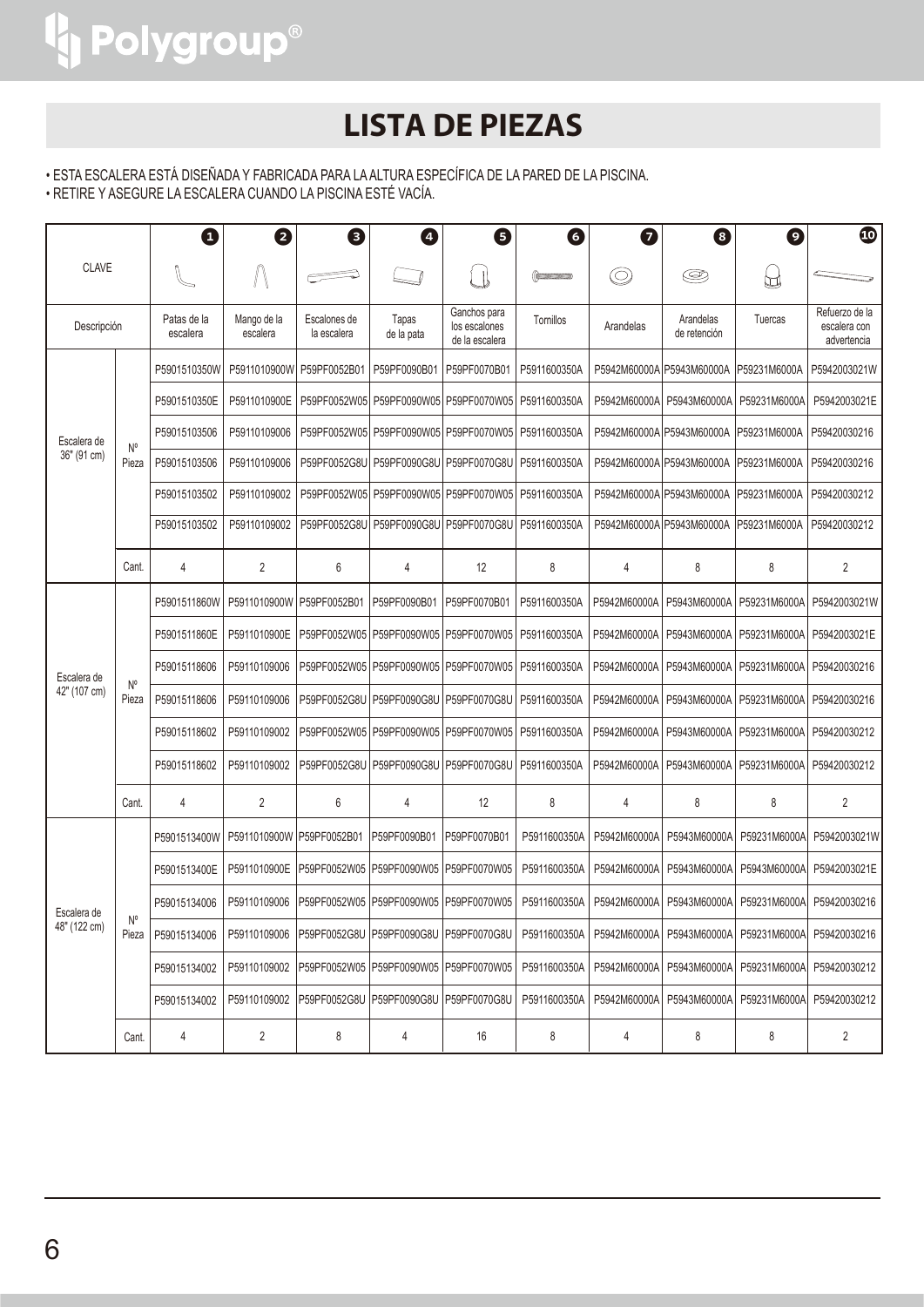|              |                      | O                       | 2                          | €                                         | $\boldsymbol{A}$    | 0                                               | 6            | 0              | 8                         | 0            | $\bf \Phi$                                    |  |              |              |  |  |                                           |              |              |              |              |              |
|--------------|----------------------|-------------------------|----------------------------|-------------------------------------------|---------------------|-------------------------------------------------|--------------|----------------|---------------------------|--------------|-----------------------------------------------|--|--------------|--------------|--|--|-------------------------------------------|--------------|--------------|--------------|--------------|--------------|
| <b>CLAVE</b> |                      |                         |                            |                                           |                     |                                                 |              | $\circledcirc$ | ☺                         | U            |                                               |  |              |              |  |  |                                           |              |              |              |              |              |
| Descripción  |                      | Patas de la<br>escalera | Mango de la<br>escalera    | Escalones de<br>la escalera               | Tapas<br>de la pata | Ganchos para<br>los escalones<br>de la escalera | Tornillos    | Arandelas      | Arandelas<br>de retención | Tuercas      | Refuerzo de la<br>escalera con<br>advertencia |  |              |              |  |  |                                           |              |              |              |              |              |
|              | $N^{\circ}$<br>Pieza | P5901514720W            | 05811010900W IP59PF0052B01 |                                           | P59PF0090B01        | P59PF0070B01                                    | P5911600350A | P5942M60000A   | P5943M60000A              | P59231M6000A | P5942003021W                                  |  |              |              |  |  |                                           |              |              |              |              |              |
|              |                      | P5901514720E            | 05811010900E               |                                           |                     | P59PF0052W05 IP59PF0090W05 IP59PF0070W05        | P5911600350A | P5942M60000A   | P5943M60000A              | P59231M6000A | P5942003021E                                  |  |              |              |  |  |                                           |              |              |              |              |              |
| Escalera de  |                      | P59015147206            | P58110109006               | IP59PF0052W05 IP59PF0090W05 IP59PF0070W05 |                     |                                                 | P5911600350A | P5942M60000A   | P5943M60000A              | P59231M6000A | P59420030216                                  |  |              |              |  |  |                                           |              |              |              |              |              |
| 52" (132 cm) |                      | P59015147206            | P58110109006               | IP59PF0052G8U IP59PF0090G8U IP59PF0070G8U |                     |                                                 | P5911600350A | P5942M60000A   | P5943M60000A              | P59231M6000A | P59420030216                                  |  |              |              |  |  |                                           |              |              |              |              |              |
|              |                      |                         |                            |                                           |                     |                                                 |              |                |                           |              |                                               |  | P59015147202 | P58110109002 |  |  | IP59PF0052W05 IP59PF0090W05 IP59PF0070W05 | P5911600350A | P5942M60000A | P5943M60000A | P59231M6000A | P59420030212 |
|              |                      | P59015147202            | P58110109002               | IP59PF0052G8U IP59PF0090G8U IP59PF0070G8U |                     |                                                 | P5911600350A | P5942M60000A   | P5943M60000A              | P59231M6000A | P59420030212                                  |  |              |              |  |  |                                           |              |              |              |              |              |
|              | Cant.                | 4                       | $\overline{2}$             | 8                                         | 4                   | 16                                              | 8            | 4              | 8                         | 8            | $\overline{2}$                                |  |              |              |  |  |                                           |              |              |              |              |              |

### **INSTRUCCIONES DE MONTAJE**

Antes de montar el producto, dedique unos minutos a comprobar el contenido y familiarícese con todas las piezas.

### Herramientas necesarias:

- Destornillador de estrella (no incluido)
- Llave inglesa pequeña (no incluida)
- 1. Separe las piezas  $\bigcirc$   $\bigcirc$  de las patas de la escalera a derecha e izquierda. Busque los símbolos "L" y "R" en la parte superior de las patas.
- 2. Empiece con una pata "R" FIG 1. Con cuidado, intente abrir un gancho para los escalones de la escalera  $\bigoplus$  deun lado, lo suficiente para pasarlo sobre la sección superior de la pata de la escalera, y deslícelo desde la parte superior de la pata hacia abajo, hasta la sección más baja, tal como se indica en la **FIG 1.** El resalte del gancho de la escalera debería estar sobre el interior de la pata, tal como se indica en la **FIG 2.** Repita el proceso con la pata "L".
- 3. Deslice un escalón 3 hacia abajo sobre ambas patas. Asegúrese de que el llado del escalón marcado con una "R" está en la pata del lado derecho. Deslice el escalón hacia abajo hasta que los ganchos para los escalones  $\bigodot$  entren en la parte inferior del escalón y los resaltes dentro del gancho encajen en su sitio. Los ganchos deberán mantenerse en la sección dentada de la pata de la escalera a medida que presiona los escalones sobre ellos. Los ganchos deberán quedarse completamente seguros con el escalon de abajo del escalón. Vea la **FIG 2.**